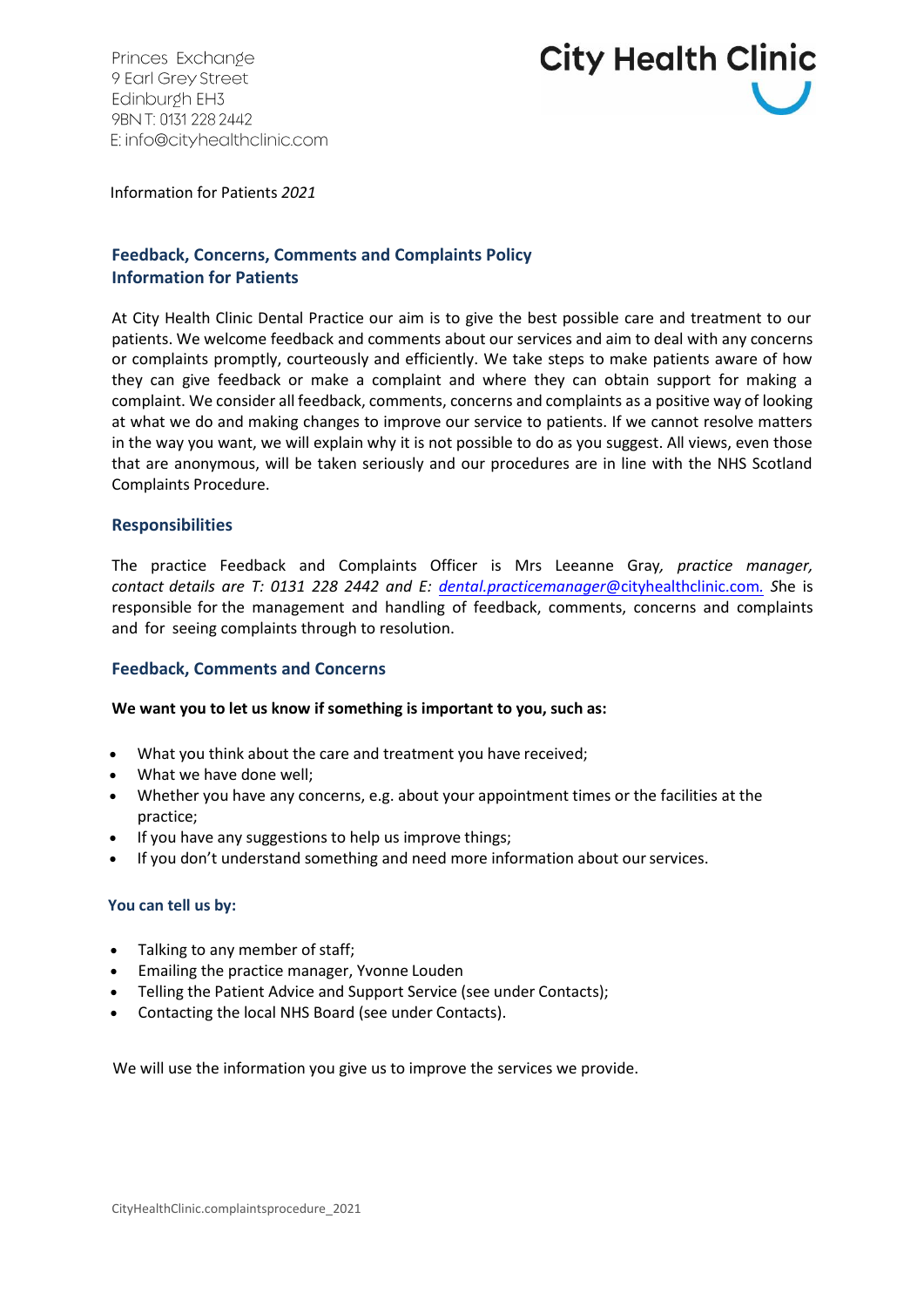# **Complaints about NHS treatment**

#### **You can make a complaint about:**

- NHS care or treatment you have had or are having at the practice;
- Our services or facilities;
- A member of staff;
- How services in the local area are organised, if this has affected your care or treatment.

It is not possible to list everything you can complain about. If you want to complain about something not listed above, we encourage you to do so.

# **You cannot use this complaints procedure:**

- If you have commenced legal proceedings about the issue you want to complain about. NB: We will we always offer to resolve your complaint through this complaints procedure before legal action commences.
- To request a second opinion in respect of care or treatment
- For a previously concluded complaint or a request to have a complaint reconsidered where we have already given our final decision.
- A complaint that is being or has been investigated by the Scottish Public Services Ombudsman (SPSO)

It is not possible to list everything you cannot complain about. If other procedures can help you resolve your concerns, we will give information and advice to help you.

# **Time limits:**

Normally, you must make your complaint within 6 months of:

- the event you want to complain about; or
- finding out that you have a reason to complain, but no longer than 12 months after the event

# **How to make a complaint:**

- You can complain in person, by phone, by email or in writing. Please note that if you use our generic [info@cityhealthclininc.com](mailto:info@cityhealthclininc.com) email address other people employed in the clinic may be able to see your personal information.
- If you can, please first talk to a member of staff involved with your care. We will try to sort out the complaint on the spot.
- If you are unable to talk to the member of staff involved with your care, ask to speak to Leeanne Gray our Feedback and Complaints Officer.
- If you don't want to complain to anyone in the practice, you can contact the Patient Advice and Support Service or the Lothian Health Board Feedback and Complaints Team (see under Contacts).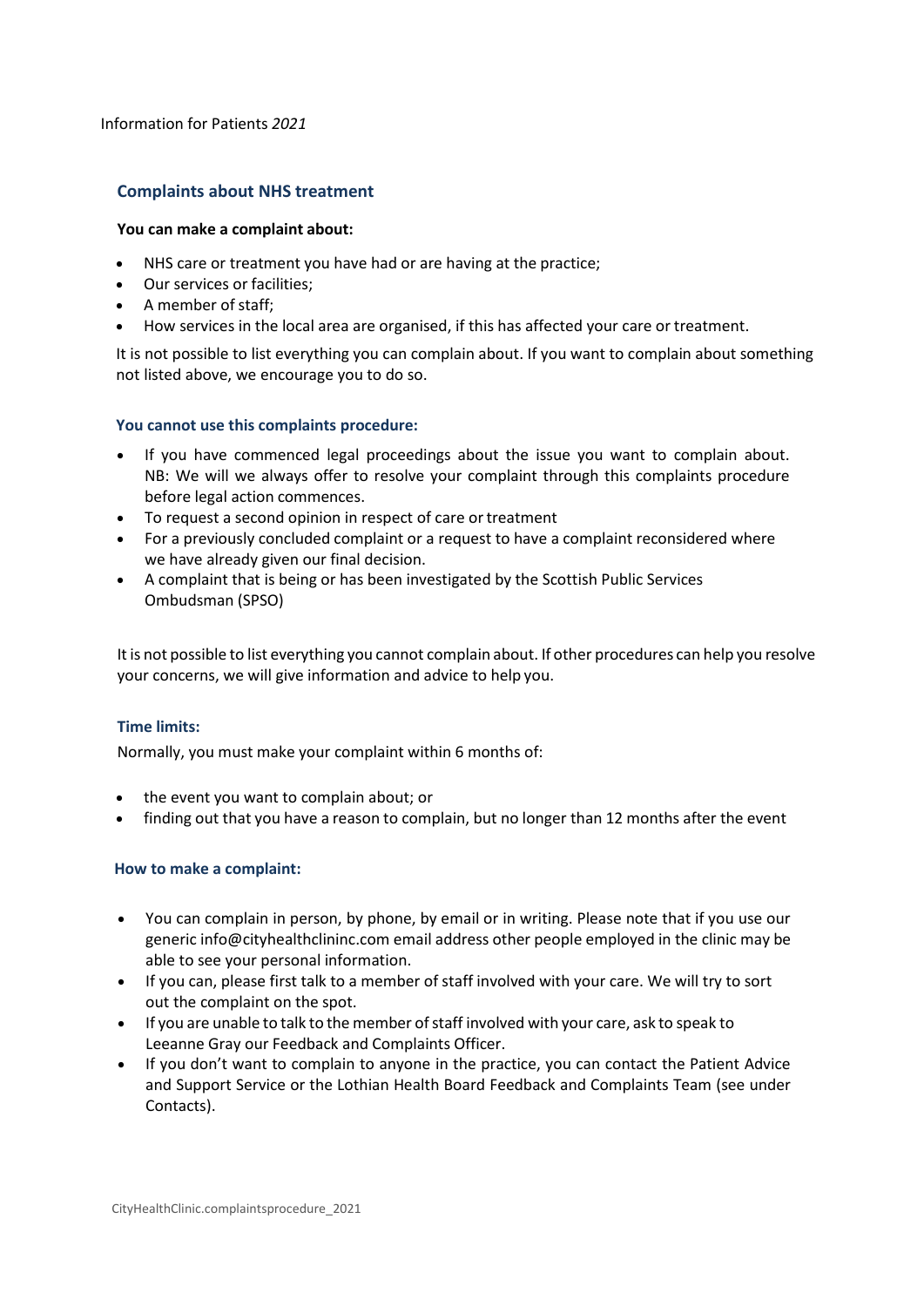- When making your complaint, please give:
	- Your full name and address\*
	- The full name, address and date of birth of the patient, if you are complaining on behalf of someone else;
	- As much helpful information as possible about what happened, where it happened and when, and what you would like to have done about it;
	- Your preferred method of communication; and

Permission from the patient, if you are making the complaint on behalf of the patient. \*You can make an anonymous complaint, but this is likely to limit the ability of the practice to resolve it.

# **Confidentiality**

- We will keep information about your complaint confidential. We may have to talk to other NHS staff or show them your dental record. If you do not want us to share information from your dental record, please tell us when you make your complaint, but bear in mind this may make it more difficult to look into your complaint.
- We will keep a record of your details and the complaint and use it to help improve our services, and for statistical purposes.

# **What we will do:**

We have a **two-stage** complaints handling procedure. We will always consider if a complaint can be dealt with at Stage 1 first. If we think the complaint is too complex or serious and clearly needs to be investigated we will go straight to Stage 2. You also have the right for ask for an investigation (without going through Stage 1).

# **Stage 1: Early Stage**

- We always aim to resolve complaints quickly and close to where we provide the service. Where appropriate this could mean an on-the-spot apology and explanation if something has clearly gone wrong, and immediate action to resolve the problem.
- We will make you aware of this complaints policy and where you can turn to for support for making a complaint (see Contacts).
- Sometimes we will need to make some enquiries before we can respond to your complaint. If this is the case, we will give you our response within 5 workings days using your preferred method of communication.
- In exceptional circumstances, an additional 5 working days may be needed to respond to your complaint, but we will keep you informed of this and will only apply this extension with your agreement.
- We will meet with you to discuss the matter if you prefer. You may bring someone with you to the meeting.
- If you are not happy with our Stage 1 response to your complaint, you can ask for an investigation (see Stage 2 – Investigation below).
- Where appropriate, we will offer to discuss your complaint with you to understand why you remain dissatisfied following our response to your complaint.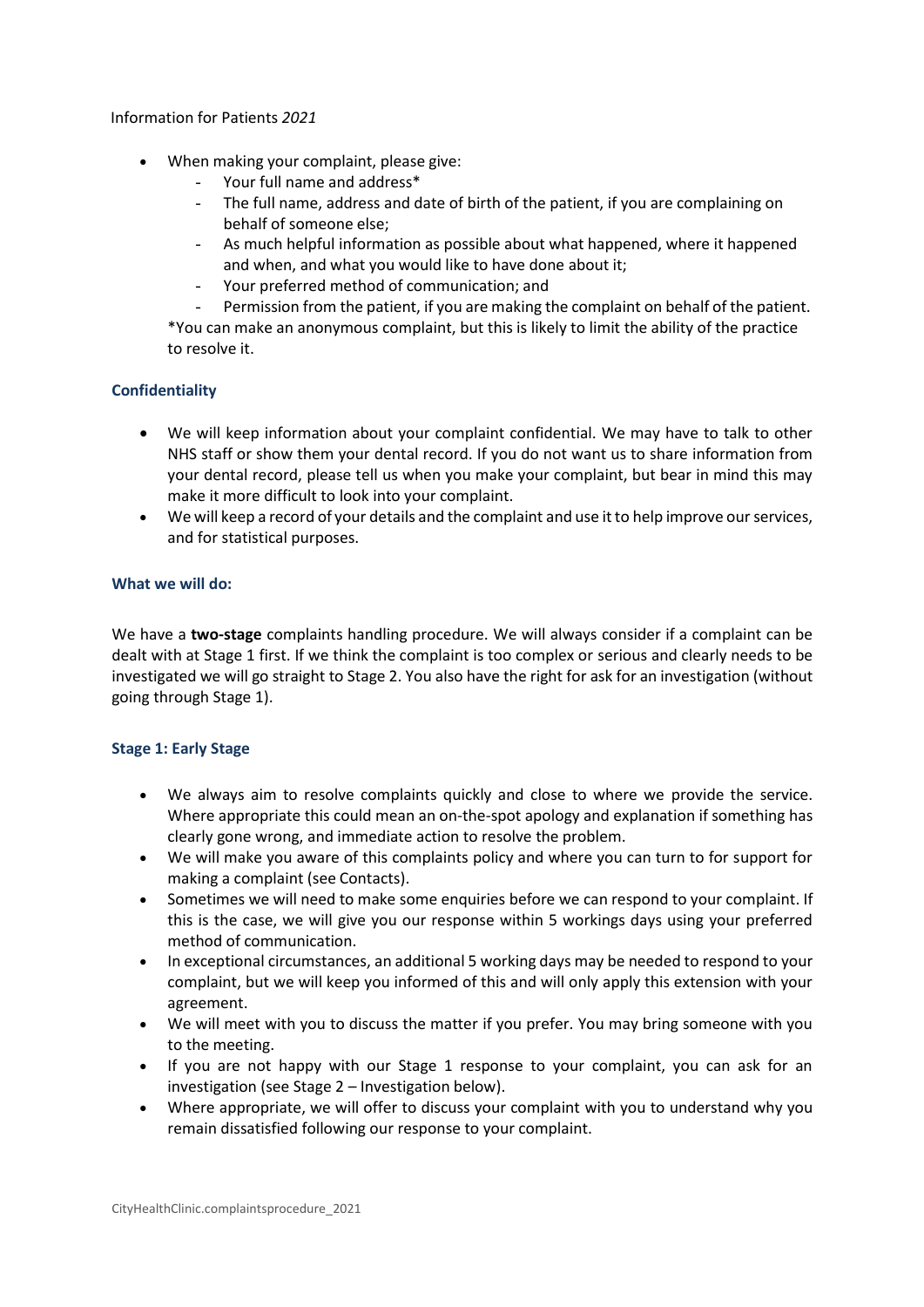# **Stage 2 - Investigation**

- We will use the Investigation stage where:
	- o your complaint is complex and we believe it requires detailed investigation; or
	- o you are not satisfied with our Stage 1 Early resolution response to your complaint; or
	- o you ask for an immediate investigation.
- We will acknowledge receipt of your complaint in writing within 3 working days.
- We will tell you what action we will take to look into the complaint.
- We will let you know where you can find support for making a complaint.
- We will respond to the complaint within 20 working days in writing and using your preferred method of communication, if that is different. If we are unable to keep to this timescale we will let you know and tell you why, and agree revised time limits with you.
- Our response will let you know the result of the investigation. We will:
	- Show that we have looked into your complaint and reply to all the points you make;
	- Offer an apology if things have gone wrong;
	- Explain what we will do to stop what you complained about happening again;
	- If necessary, explain why we cannot do anything more about some parts of your complaint;
	- Offer you the chance to talk to a member of staff if there is anything in the letter you do not understand;
	- Include information about the Scottish Public Services Ombudsman in case you are unhappy with our response or the way we have handled your complaint and you want to take things further.

# **Complaining on someone's behalf**

# **You can complain for someone else if you:**

- Have their consent to complain we may require this in writing;
- Are a parent, guardian or main carer of a child and your child is not mature enough to understand how to complain;
- Have a welfare power of attorney or a welfare guardianship order for someone who cannot make decisions for themselves, and the order specifies that you have the power to make a complaint about healthcare;
- Are a relative of, or had a relationship with, a patient who has died and you are concerned about how they were treated before they died; or
- Are acting as an advocate for the patient.

# **Complaints about private treatment**

We follow the same complaints procedure for complaints about private treatment. However, if you require help to make your complaint, or if you are not satisfied with our response to your complaint, the Dental Complaints Service (a department of the General Dental Council) offers a complaints resolution service for private dental patients and dentists (see Contacts).

# **If you change your mind after making a complaint**

You can change your mind about making a complaint at any time. Please let us know as soon as possible. It would be helpful if you could write or e-mail and tell us, but otherwise a phone call will do.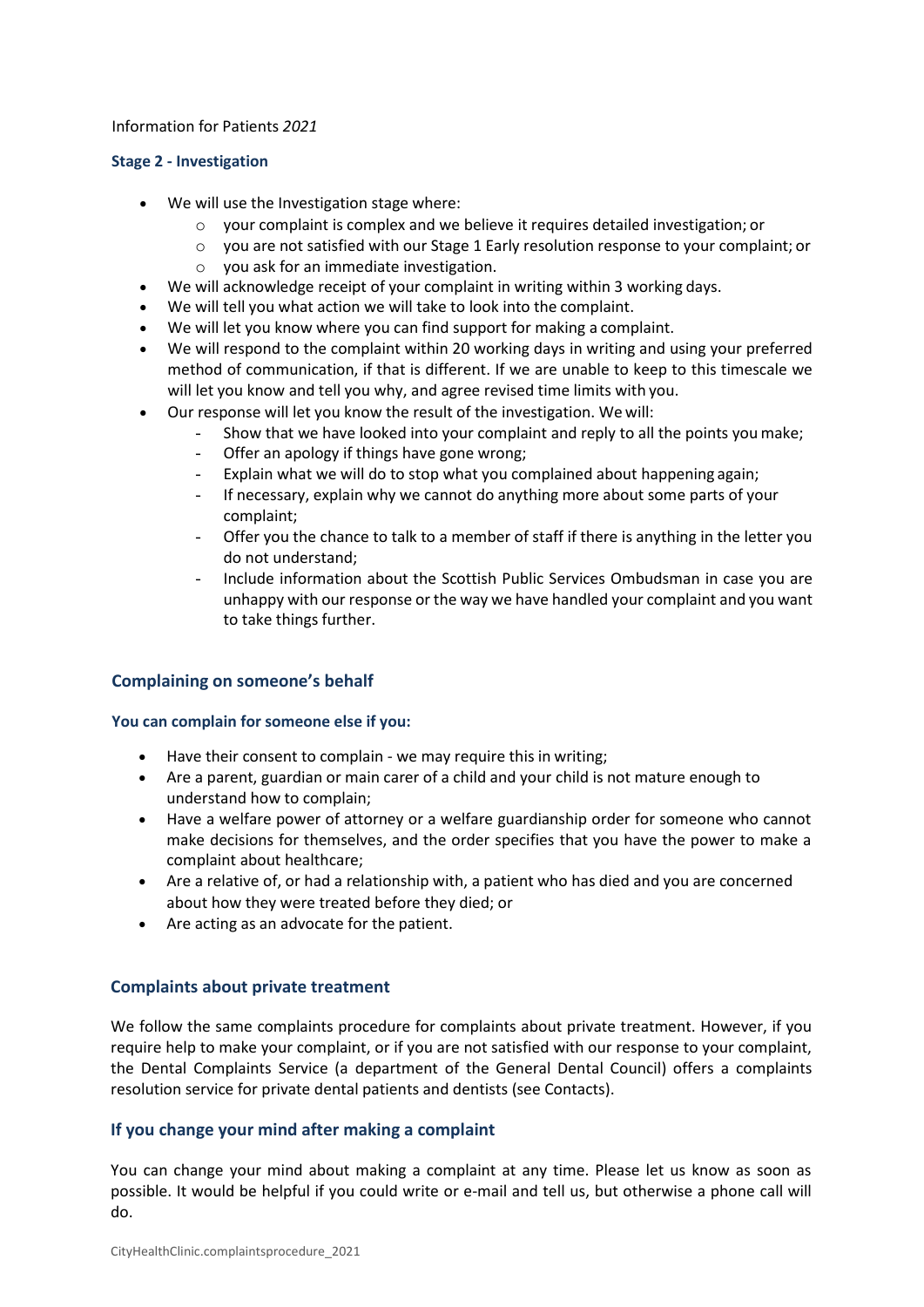# **Help with your complaint**

#### **Patient Advice and Support Service**

If you would like to speak to someone for independent advice about your rights and responsibilities when using NHS services, including help to make a complaint, please contact your local Patient Advice and Support Service which is available through your local Citizens Advice Scotland bureau (CAS). To find your local CAS office, go t[o www.cas.org.uk/bureaux a](http://www.cas.org.uk/bureaux)nd enter your postcode.

#### **Advocacy**

If you want someone to help you express your views, you can ask for an advocate. An advocate is independent of the NHS and can help make sure your views are heard and get access to the information you need to make your own decisions. The Feedback and Complaints Officer at the practice or the Lothian Health Board can tell you more about advocacy services available.

#### **Mediation (also known as Alternative Dispute Resolution):**

- Mediation means bringing people together to resolve a complaint;
- An independent mediator will try to help you and us to agree what should happen if we cannot settle the complaint ourselves;
- Mediation can only be used if we both agree to it.

#### **Information about mediation**

• The Feedback and Complaints Officer at the practice or at Lothian Health Board can tell you more about mediation services.

# **If you are not happy with our response to your complaint**

If you are still not happy with our response, or if you are not happy with the way we are dealing with your complaint, e.g. if you think we are taking too long, you can ask the Scottish Public Services Ombudsman (SPSO) to consider your complaint further.

The SPSO is the final stage for complaints about public services in Scotland. This includes complaints about the NHS in Scotland. If you remain dissatisfied with an NHS Board or service provider (e.g. a dental practice) after its complaints process has concluded, you can ask the SPSO to look at your complaint.

The SPSO cannot normally look at:

- A complaint that has not completed our complaints procedure, so please make sure it has done so before contacting SPSO;
- Complaints about events that happened, or that you became aware of, more than a year ago;
- Matters that have been or are being considered in court.